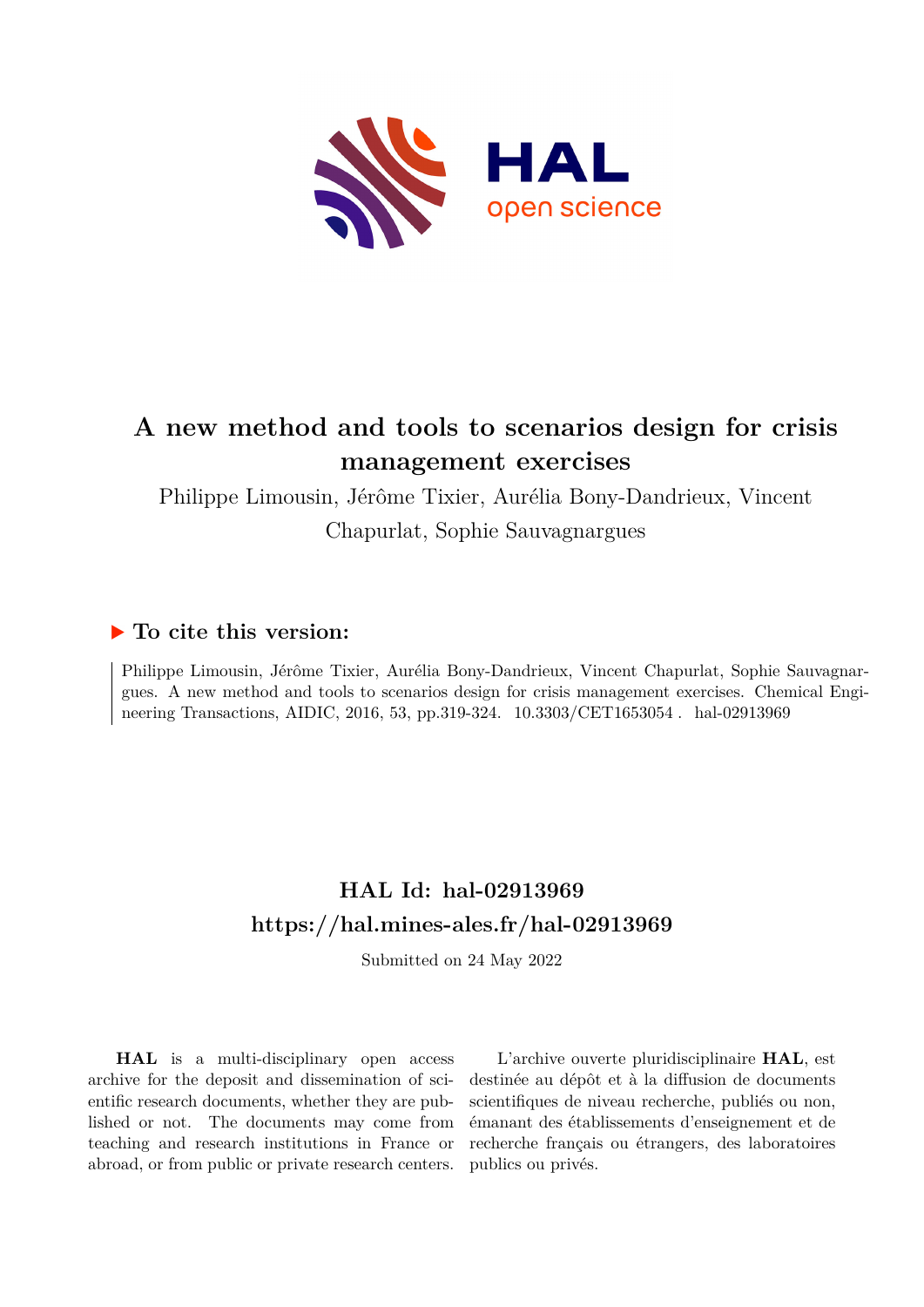

*VOL. 53, 2016* 



DOI: 10.3303/CET1653054

Guest Editors:Valerio Cozzani, Eddy De Rademaeker, Davide Manca Copyright © 2016, AIDIC Servizi S.r.l., **ISBN**978-88-95608-44-0; **ISSN** 2283-9216

## A New Method And Tools to Scenarios Design for Crisis Management Exercises

Philippe Limousin\*, Jérôme Tixier, Aurélia Bony-Dandrieux, Vincent Chapurlat, Sophie Sauvagnargues

École des mines d'Alès, 6 avenue de Clavières 30100 Alès, France philippe.limousin@mines-ales.fr

Manager must be prepared to cope with recent crises which are complex, unpredictable, and which need fast decision-making under stress. The improvement of crisis manager's skills is mainly possible through training which requires efficient simulation scenarios. Scenarios are the chronological synopsis of events that occur during the exercises and which enable to call specific skills of trainees. The design of a crisis exercise scenario requires therefore respecting specific criteria in order to be in coherence with abilities and objectives of learners. Moreover, scenario must reproduce characteristics and effects of a crisis (like surprise or uncertainty). The design of a well-constructed scenario for crisis management exercise is therefore a challenge for instructors.

This paper deals with a new method created to help scenarists in the scenario design for crisis functional exercises. It means to make a simulated interactive exercise that tests the capability, the coordination, procedures and responsibilities of an organization to respond to an event as close to reality as possible.

The approach exposed in this paper proposes to review how a model can help in the design of a scenario by reproducing the main components that lead to a crisis. It proposes a transdisciplinary and innovative approach based on crisis management knowledge, dramaturgy (theater, movies) tools, and modeling derived from system engineering method.

First, the paper describes a review of existing methods and mainlines of crisis specificities. Then fundamentals of the method created are detailed. Afterwards, an analogy is made with dramaturgy in order to adapt its way to create scenarios to our specific application and to inject crisis particularities. Finally, on the basis of the previous steps, we propose to model the scenario design by means of systems engineering approach. The final objective is to develop a tool that generates automatically the story line of innovative scenarios.

### **1. Introduction**

#### **1.1 Context**

During crisis, organizations coordination and communication are essential to share knowledge about the situation and to be in capability to decrease crisis intensity. A crisis like Katrina in 2005 revealed numerous obstacles or difficulties at all the levels of the crisis cells of the government: confusion, delay, misdirection, inactivity, poor co-ordination, and lack of leadership (Lagadec, 2007). In the same idea, during the dramatic events of Fukushima accident in 2011, the actors of the crisis were overwhelmed by the abundance of chaotic events (Earthquake, Tsunami, network outage ...) that were unpredictable.

Thus, exercises are a necessity to improve, for this type of situations, the hazard identification, the use of specific emergency procedures or technical means and various other very important abilities (decision making in stressful situations, communication, collaborative skills,…)(McCreight, 2011; Fagel, 2014, Lachlan MacKinnon and Liz Bacon, 2012).

#### **1.2 Scenario fundamentals**

Exercises are based on scenarios that correspond to a sequence of facts organized in a specific space-time framework (Bouget et al., 2009). A scenario is initiated by an event, and is followed by a sequence of events (Rankin et al., 2011). A scenario is also a situation simulated during an exercise that must allow participants to develop their crisis management skills and abilities. Thus the scenario is the mechanism that provides to

Please cite this article as: Limousin P., Tixier J., Bony-Dandrieux A., Chapurlat V., Sauvagnargues S., 2016, A new method and tools to scenarios design for crisis management exercises, Chemical Engineering Transactions, 53, 319-324 DOI: 10.3303/CET1653054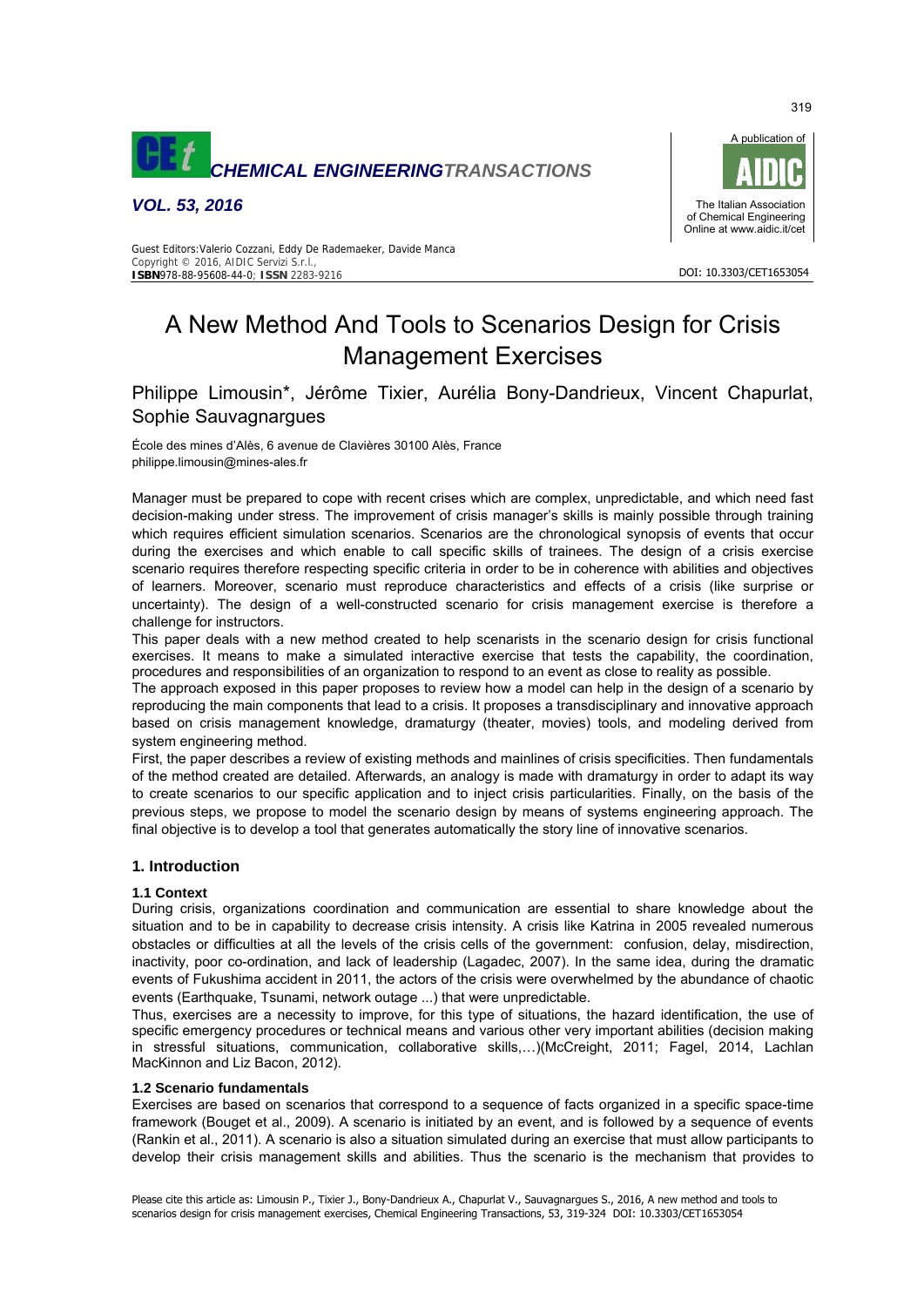participants a realistic method to validate their exercise objectives using their own decision making (Fagel, 2014). A scenario must also reproduce crisis characteristics (like surprise). The challenging work for a scenarist is to create scenario that responds to all these requirements.

A scenario is composed of several milestones. A milestone corresponds to a line of the Master Scenario Events List (MSEL) and is described by several elements as mentioned in Table 1 (D.S.C., 2011).

*Table 1: An example of a MSEL* 

| $N^{\circ}$ | Real Time | Scenario<br>⊺ime | Transmitter  | Receiver         | Communication<br>vector | Injection | Pedagogical objectives /<br>Expected actions  |  |  |
|-------------|-----------|------------------|--------------|------------------|-------------------------|-----------|-----------------------------------------------|--|--|
|             | 14h14     | 0h00             | Instructor 1 | All participants | Alarm                   | fire      | Outbreak of Apply emergency<br>response cards |  |  |

A scenario is managed by animators who interfere with players through communication systems (phone, email, radio news…) according to the MSEL. Two types of animators can participate: the ones who inject events from the operational level; others who simulate the upper decision level from the authorities (D.S.C., 2011).

The scenario design is the process that defines the objects and events making up the basis of the simulation content (Kleiboer, M., 1997). Several steps are defined in order to model a scenario: (Bouget et al., 2009; Cannon-Bowers and Bowers, 2007; D.S.C., 2011; Walker, 1995)

- 1) Write a synopsis
- 2) Create a possible events list and set the environment of the exercise
- 3) Collect data relative to the players and the exercise environment. (e.g. links between organizations)
- 4) Make a sequence of events: put in order the events
- 5) Link events by a script: add relevant details if necessary
- 6) Cut scenario by phases: regroup in the same space of time various events, unrelated to the objectives
- 7) Create sets of incidents / reactions expected
- 8) Check consistency / reactions with the pedagogical objectives and the chronology
- 9) Set up post-crisis elements disseminated throughout the scenario by incidents that will cover all societal spectrum (e.g. neighbour complaints)

A cross-impact analysis (CIA) methodology has been developed to determine how relationships between events may impact resulting events with subjective probabilities (Turoff, 1972). It can produce dynamic models where the probability of any events in the scenario is a potential of all the other events. Thus, it allows having a set of events linked together.

### **2. The mechanism of the method**

### **2.1 Fundamentals of the method**

First, the method is created to fill gaps identified by Lagadec (Lagadec, 2015) in the design of crisis exercise scenarios. The need is to inject surprise elements in scenarios while most of exercises simulations approach mainly the emergency. Secondly, the method must ensure the scenario includes the solicitation of skills that scenarists want either to test or to train. Moreover, there are crises characteristics that must be reproduced in scenarios.

The objective of the method is to generate crisis management exercise scenarios. The method should guide the scenarist in the scenario design by choosing and order events in the script. This requires elaborating a typology of injections linked with pedagogical objectives (see part 3) and automating the arrangement of elements into the scenario. The method will be implemented in a tool in which scenarists fulfill exercise objectives, learners characteristics and answer questions to obtain crisis exercise scenarios (see part 4).

To reach specific requirements, a non-exhaustive list of means is described in the Table 2 on the basis of the multidisciplinary approach (dramaturgy and crisis).

320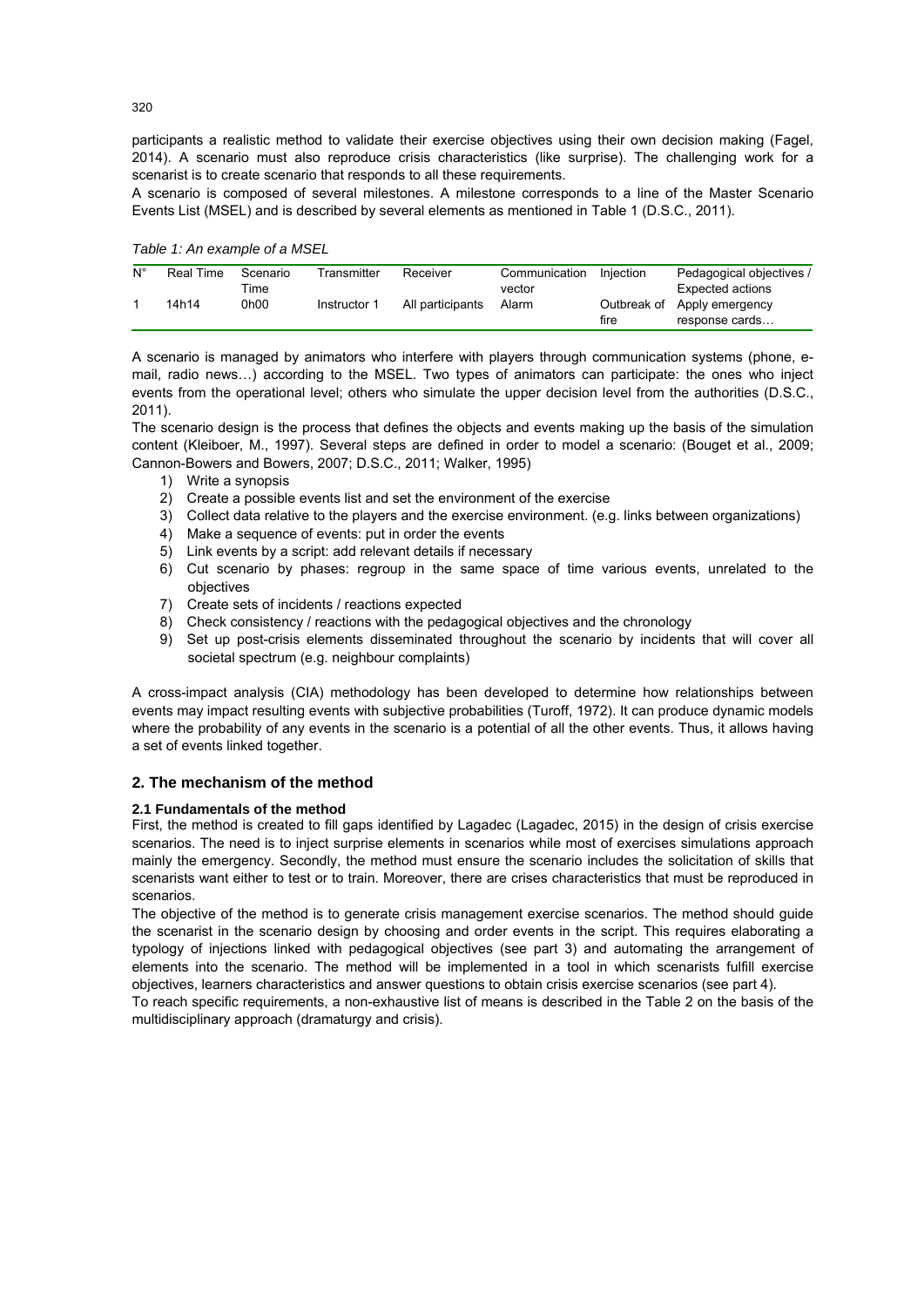| Table 2: Several means to elaborate a crisis exercise scenario with an analogy to drama |  |  |  |  |  |
|-----------------------------------------------------------------------------------------|--|--|--|--|--|
|                                                                                         |  |  |  |  |  |

| Crisis domain<br>Requirements |                                                                                                                                       | Dramaturgy domain                                                                                                                                                                             | Added means belonging to the method                                                                                                                                                                                                      |  |  |
|-------------------------------|---------------------------------------------------------------------------------------------------------------------------------------|-----------------------------------------------------------------------------------------------------------------------------------------------------------------------------------------------|------------------------------------------------------------------------------------------------------------------------------------------------------------------------------------------------------------------------------------------|--|--|
| A Basis structure             | $\leftarrow$ 3)<br>4) Link events with<br>expected reactions<br>5) Operational level /<br>upper decision level                        | Elaboration of (Haro, 2015):<br>The pitch and synopsis<br>1)<br>Objectives<br>2)<br>The conflict $=$<br>obstacles + objectives<br>Characters<br>4)<br>Arrangement<br>5)<br>6)<br>Proofreading | Scenarist must use injections:<br>(a) linked to expected crisis characteristics<br>(as it is defined in the Tables 3, 4)<br>And<br>(b) linked to operations needed in crisis (as<br>anticipation with, for example, a domino<br>effect). |  |  |
| Coherence                     | animation<br>Elements must be linked<br>logically to each other<br>(Bernard, 2015)                                                    | is an effect of a cause and is<br>based on chronological<br>sequences (Lavandier, 2014)                                                                                                       | Each element of a dramatic work An injection has an attribute of dependence<br>with another injection (on the form, time or<br>space). The CIA methodology can be used.                                                                  |  |  |
| Immersion                     | By the animation<br>(interactions) and the<br>illustration of the situation the rest of the story.<br>(smoke generator,<br>$photo$ ). | By the cliffhanger which intends<br>to generate the desire to know                                                                                                                            | By the use of all devices to reach all senses<br>(e.g., sound, video, heating) and cliffhanger to<br>immerse participants during the whole<br>exercise (e.g., hostage-taking during a<br>terrorist attack).                              |  |  |

#### **2.2 Main steps of the methodology**

Global steps of the method, with associated tools, are summarized on Figure 1.



*Figure 1: Method's steps and associated tools* 

The first step of the method begins with the selection of the main hazard of the scenario. For this purpose, the method consists in identifying training needs (obtained through a preliminary investigation for example by means of questionnaire sent to trainees). Then several actions are automatically proposed to the scenarist: select objectives desired on a created data base of pedagogical objectives and answer to several questions (e.g., what kinds of organizations are involved in the exercise? Do you want to impact specific stakes?). Then, these needs and objectives selected by the scenarist are linked with several injections thanks to the matrix [objectives – injections] developed for the method. The model will choose randomly an injection for an objective but can also modify characteristics of one ever created. Subsequently the model arranges these injections, mainly on the basis of kinetics of past crises, to respond to objectives and to be coherent. Thus, the arrangement and the characterization of injections are needed. To respect the scenario requirements, the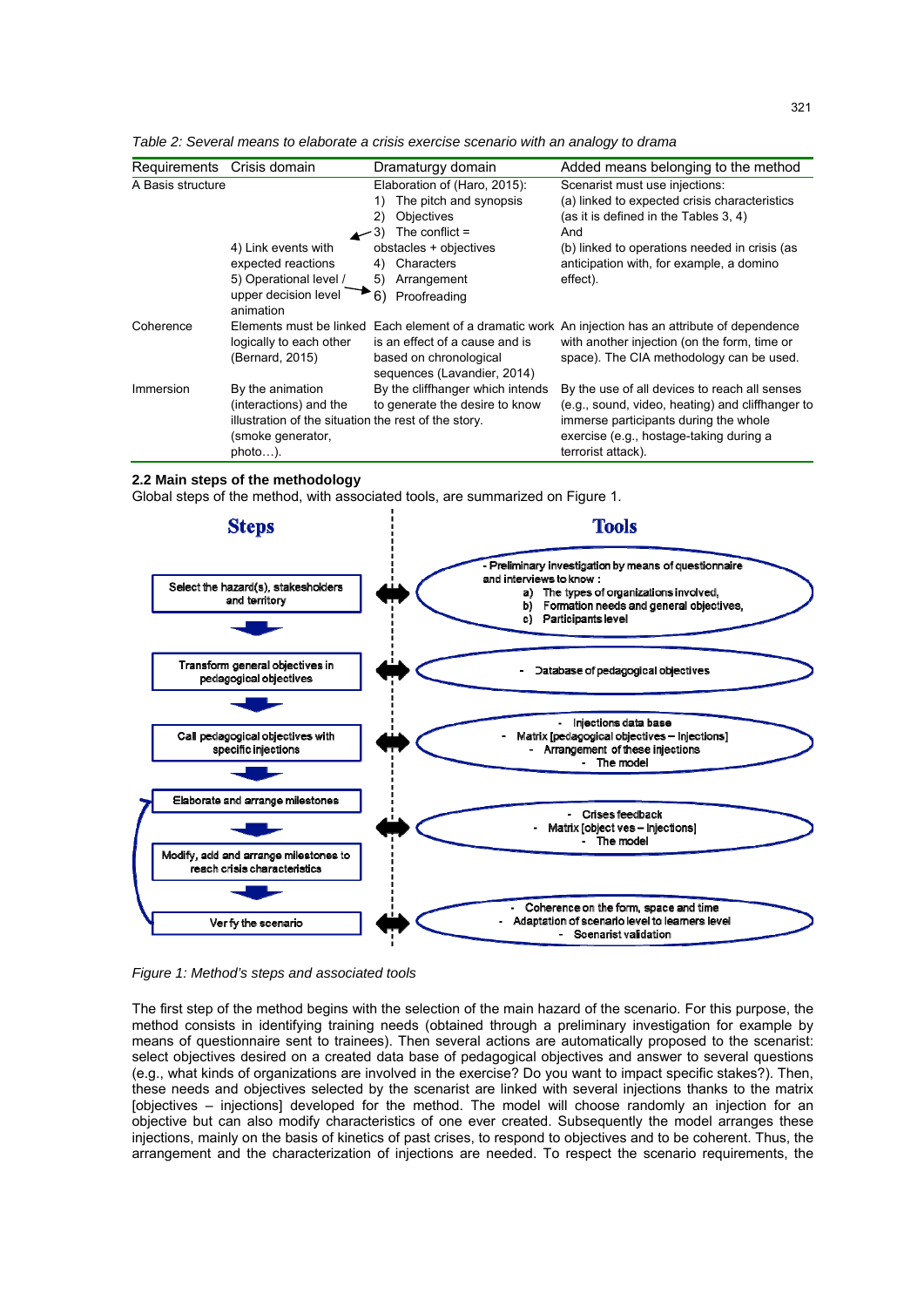method must be automated thanks to links between injections and their arrangement in the scenario. The typology of injections used by the method is explained in the next part.

#### **3. The types of injections necessary to reach crisis exercise scenario requirements**

A scenario is composed of several types of injections with different consequences. Indeed, the choice and the arrangement of injections will allow obtaining the expected crisis characteristics.

Crises are believed (1) to create urgency and time constraint (Guarnieri and Travadel, 2014; Quarantelli, 1988); (2) to have ambiguous and uncertain elements (Lagadec, 2005; Dautun, 2012); (3) to be unexpected (Portal, 2009; Robert, 2002) (4) to present a dilemma in need of decision or judgment that will result in change for better or worse (Sayegh et al., 2004).

A list of injections to obtain these features is proposed in Tables 3 and 4 in which an analogy is made between the crisis domain and dramaturgy. Thanks to this analogy, we propose as examples in following tables, a nonexhaustive list of possible injections to reach some of these essential features necessary to write a crisis scenario.

*Table 3: Type of injections, which are levers for decision-making, in two domains: crisis and dramaturgy* 

| Crisis domain                                                                                                        | Dramaturgy domain                                                                                                                                                                           |
|----------------------------------------------------------------------------------------------------------------------|---------------------------------------------------------------------------------------------------------------------------------------------------------------------------------------------|
| (a) By accelerating the flow of information and<br>resources (Mitroff and Pearson, 1993) to elaborate<br>priorities. | (a) Dilemma: A situation in which a character must choose<br>between two propositions of equal interest. It must induce a<br>regret, culpability or pain. Example: The decision to evacuate |
| (b) By requesting to evacuate or confine stakeholders                                                                | or confine a stadium knowing that terrorists are close to it but<br>managers don't know where.                                                                                              |
| (c) By injections that request to prioritize actions                                                                 |                                                                                                                                                                                             |

*Table 4: Type of injections, which create unexpected/surprise, in two domains: crisis and dramaturgy* 

#### Crisis domain **Dramaturgy domain** Dramaturgy domain

#### In relation with the hazard: (a) A level of gravity, complexity and a kinetic more extreme than the ones which are identified in available emergency plans (Robert and Weber, 2004) (a) A hazard with an unprecedented nature (b) A hazard with domino effects or identical event on several places From reactions of: (a) The population (e.g. not tracking orders) (b) Field staff (e.g. leave their positions) (c) Other organizations (e.g. willingness of actions different to those normally performed) (Guarnieri, 2015). From disruption or dysfunction: (a) Losses, non-adequacy or dysfunction of resources normally used in crisis management (Croq et al., 2009) (b) Sudden inaccessible areas (c) No immediate or planned solution: recurring processes do not work, no specific process or procedures are provided (Renaudin and Altemaire, 2007). (a) Red herring: lead participants, without ambiguity, to believe something false. In order to bring another unexpected event (Lavandier, 2014). Crisis example: a call of a firefighter that says the situation is clear. This can mean that the problem is solved or that there is less smoke but the building is still in fire. (b) A turn of events: it consists in revealing information to spectators at the adequate moment. Crisis example: the staff in charge of managing the evacuation has deserted since the beginning.

Unexpected situation:

- (a) Failure of all actions undertaken by the cell
- (b) Request of actions against the principles or culture.

(c) Inadequacy of framework of the crisis management (Lagadec, 2005)

A crisis is characterized by numerous other features like flood: the surge of a lot of difficulties (disruption, victims...) on a really short time (Lagadec, 1991). The list of injections is developed through crisis characteristics found in the literature, through feedbacks of past crises and with needs of scenarists to call certain skills. The work made link all injections to specific objectives. An example is a call of an organizer of events to the local crisis organization to verify if good behaviors are enacted, if managers take into account elements given (e.g., 700 festival participants) and if information are shared to the entire crisis cell.

322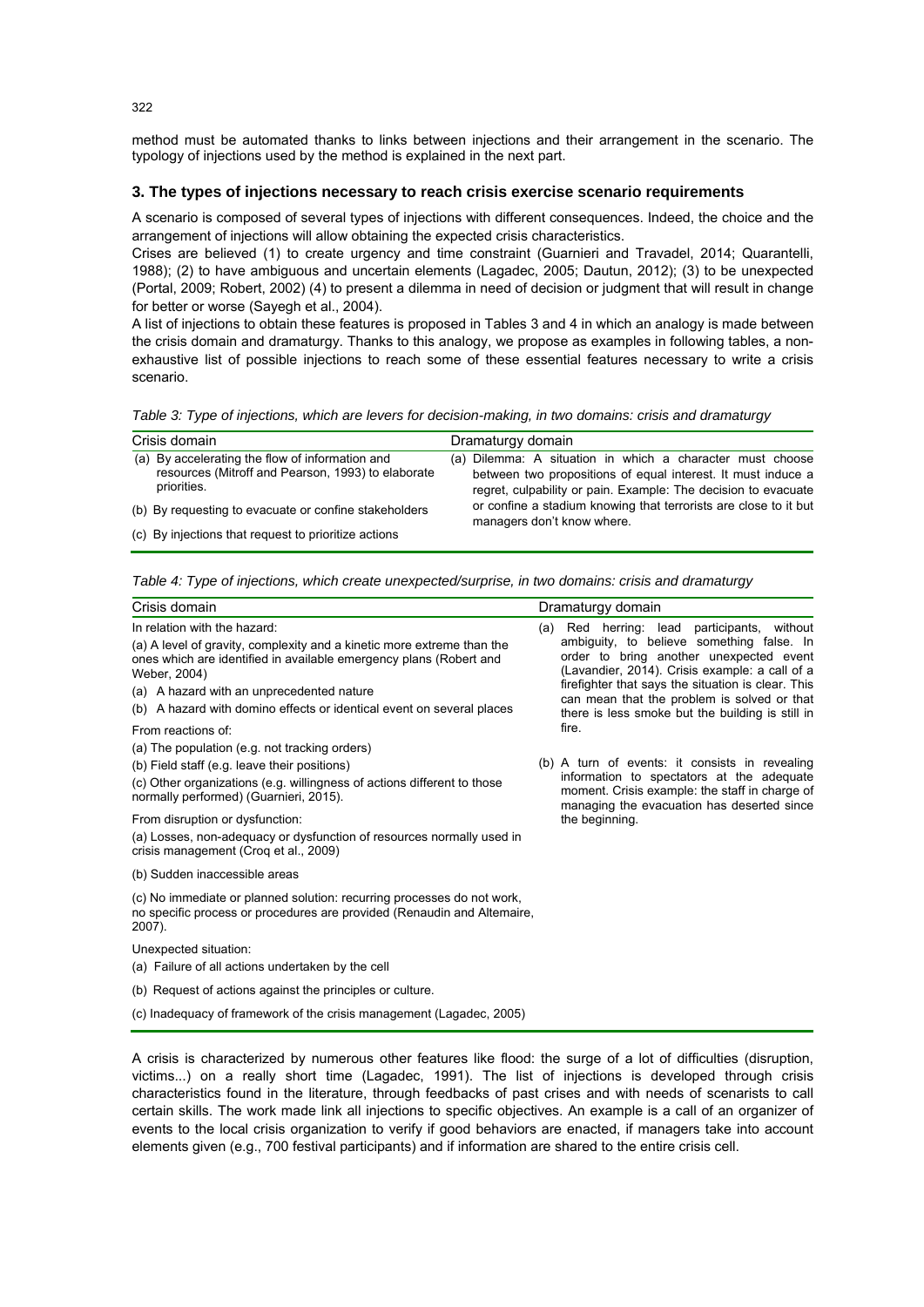#### **4. Modelling and automation of the method**

To model and automate the method, an engineering formalism is used. This will enable to elaborate interactions between all concepts and order injections in the scenario. This engineering formalism uses a class diagram in which several concepts are defined. Classes correspond either to milestone characteristics or all other elements that can be linked with (like association class between a learner and a function). Thus classes like the scenario, learners, organizations, functions, missions, objectives and injections are represented in the model.

These classes are described with attributes and operations which will enable to link them together. Figure 2 shows a part of the class diagram in development, only 5 classes with their links and some attributes are represented.



*Figure 2: A part of the class diagram that describes typology of injections* 

For all elements involved in the method a class is created. This is the first part of the automation: define all concepts needed and their links to model the method. Moreover, other classes are created to elaborate the interface between scenarists and the tool. Then, it will be necessary to write, in computer language, rules of scenario generation to arrange and choose injections. The CIA method and past crisis analysis will help to define the kinetic of occurrence of injections in created scenario.

The result will be a graphic user interface that enables scenarists to fulfill the objectives of the training, to answer to a predefined list of questions and the model will be in charge to transform them in injections and order them to generate a scenario. Indeed, the use of engineering formalism enables to arrange these injections and create other injections to respond to all crisis exercise scenario requirements.

The model will help to choose randomly injections according to objectives and order these injections to generate a coherent and innovative scenario.

#### **Conclusion**

Crisis exercises are based on a scenario that must perform crisis management team competences. Several steps are necessary to elaborate a scenario enabling the injection of pedagogical levers. At the end of the process, scenarios must respect several requirements like coherence or flexibility.

The method presented in this paper deals with a way to elaborate crisis scenarios for simulation exercises. It identifies needs or gaps that must be filled to better develop skills and reproduce real situations of crisis. First, several concepts of the method are explained. Then, components are described to help and automate the method. The types of injections described previously and their arrangement in the scenario will be automated thanks to the formalism adopted (systems engineering approach).

Further research will continue with feedbacks of past crises to analyze the flow and types of scenario injections as well as components participating to development or decrease the crisis intensity.This work separates crisis following their type (fast or slow kinetic) and organisations studied (operational, tactic or decision level). Then, links between objectives and injections will be refined. The tool will be developed to order and arrange injections in the scenario using probability of events and quantitative methods. The process of scenarios evaluation is missing in the literature but a judgement could be made by script consultant (as crisis scriptwriter experts). Scenarios will be made with the tool developed and will be compared to crisis exercises scenarios already made. Similarly, several scenarios will be generated for the same exercise